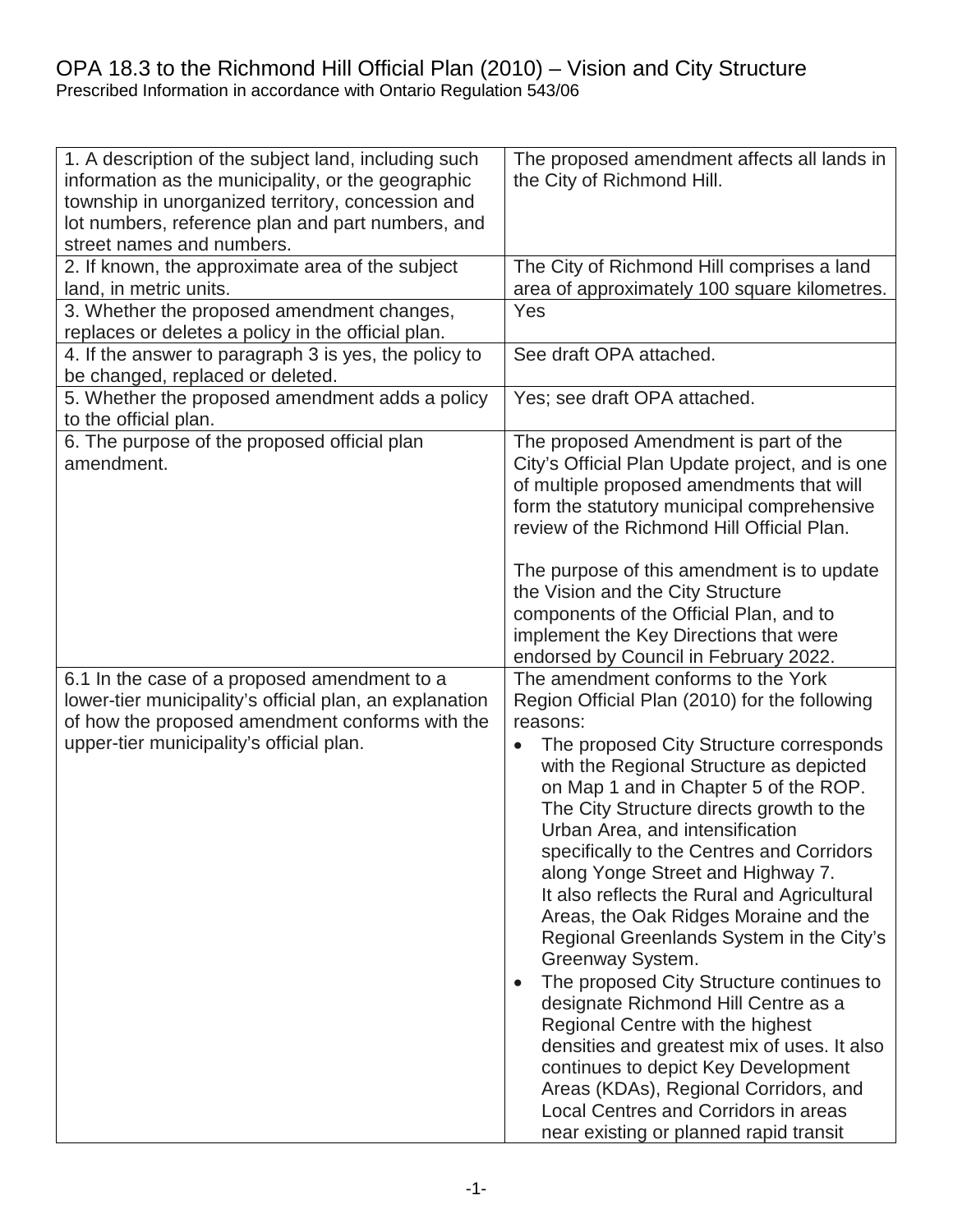| 7. The current designation of the subject land in the<br>official plan and the land uses that the designation                                                                                                                   | stations as areas for intensification and a<br>mix of uses.<br>Changes proposed to policies in section<br>3.1.9 support the use of Master Plans,<br>and especially the policies in Chapter 7 of<br>the ROP dealing with water and<br>wastewater servicing, and the<br>coordination of land use approvals with<br>the provision of infrastructure.<br>The policy changes proposed in 3.1.9.6<br>implement ROP policies contained in<br>Chapters 5.2 and 7.5 surrounding<br>sustainable buildings and energy.<br>The existing policies in section 3.2.3<br>implement Regional policies and direction<br>in Chapters 5.2 and 7.5; the amendments<br>are intended to be improvements based<br>on 12 years of experience in<br>implementing the policies.<br>The proposed Mobility Hierarchy in policy<br>3.5.5 (2) implements Regional direction in<br>Chapters 5.2 and 7.2 towards prioritizing<br>the use of active transportation and<br>transit over other modes of transport.<br>As the amendment is City-wide, it affects all<br>land use designations. |
|---------------------------------------------------------------------------------------------------------------------------------------------------------------------------------------------------------------------------------|-----------------------------------------------------------------------------------------------------------------------------------------------------------------------------------------------------------------------------------------------------------------------------------------------------------------------------------------------------------------------------------------------------------------------------------------------------------------------------------------------------------------------------------------------------------------------------------------------------------------------------------------------------------------------------------------------------------------------------------------------------------------------------------------------------------------------------------------------------------------------------------------------------------------------------------------------------------------------------------------------------------------------------------------------------------|
| authorizes.<br>8. Whether the proposed amendment changes or                                                                                                                                                                     | The amendment does not propose to change                                                                                                                                                                                                                                                                                                                                                                                                                                                                                                                                                                                                                                                                                                                                                                                                                                                                                                                                                                                                                  |
| replaces a designation in the official plan.                                                                                                                                                                                    | the designation of any lands.                                                                                                                                                                                                                                                                                                                                                                                                                                                                                                                                                                                                                                                                                                                                                                                                                                                                                                                                                                                                                             |
| 9. If the proposed amendment changes or replaces<br>a designation in the official plan, the designation to<br>be changed or replaced.                                                                                           | No land use designations are proposed to be<br>changed through this OPA; however, a<br>revised version of Schedule A1 (City<br>Structure) proposes to add or change a<br>number of city structure elements, including<br>changing the Local Development Area at<br>Major Mackenzie and Newkirk to a Local<br>Centre, and adding new Local Centres at the<br>intersections of Bathurst and Highway 7 and<br>East Beaver Creek and Highway 7.                                                                                                                                                                                                                                                                                                                                                                                                                                                                                                                                                                                                               |
| 10. The land uses that the proposed amendment<br>would authorize.                                                                                                                                                               | Not applicable                                                                                                                                                                                                                                                                                                                                                                                                                                                                                                                                                                                                                                                                                                                                                                                                                                                                                                                                                                                                                                            |
| 11. Whether water will be provided to the subject<br>land by a publicly owned and operated piped water<br>system, a privately owned and operated individual<br>or communal well, a lake or other water body, or<br>other means. | Not applicable                                                                                                                                                                                                                                                                                                                                                                                                                                                                                                                                                                                                                                                                                                                                                                                                                                                                                                                                                                                                                                            |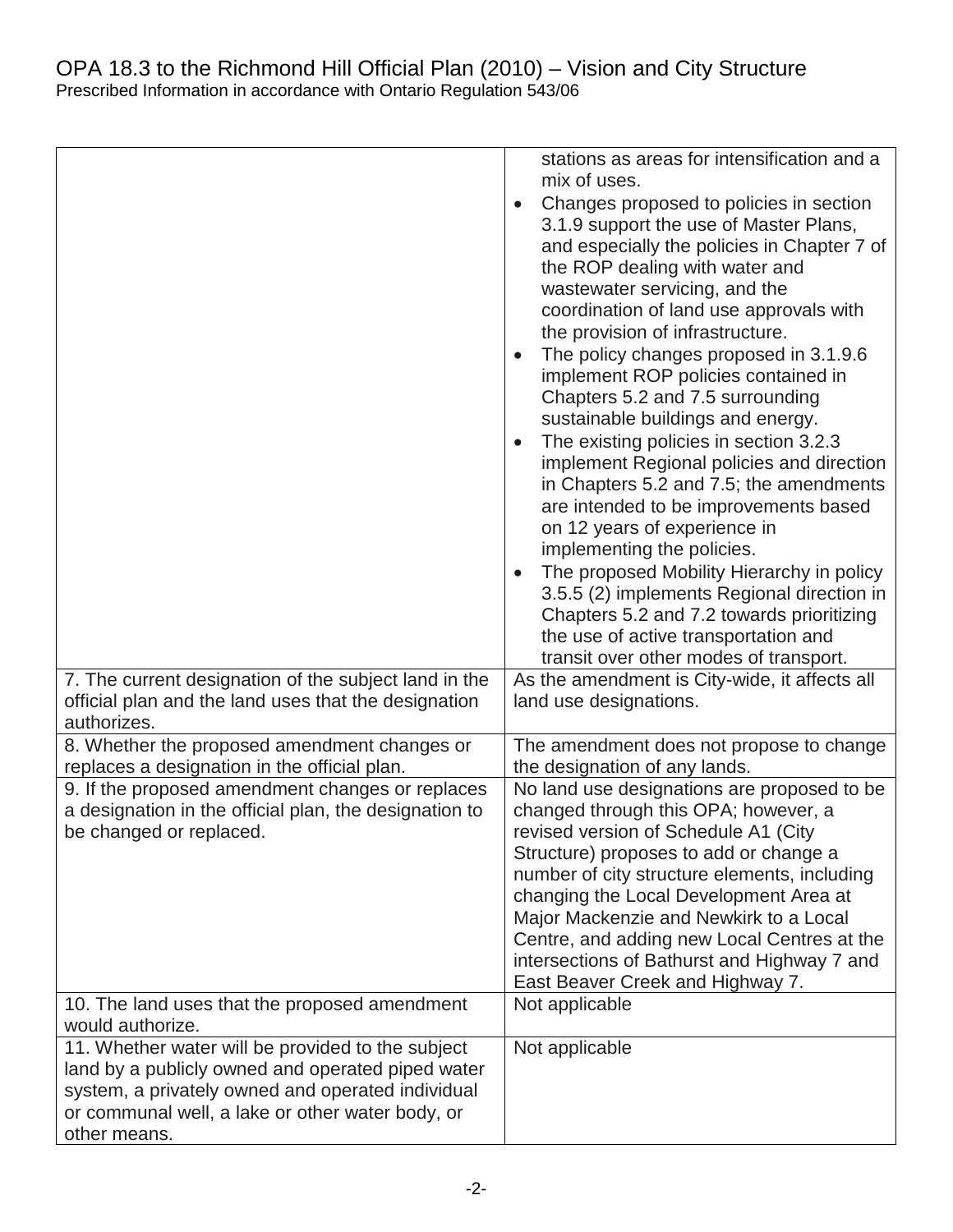## OPA 18.3 to the Richmond Hill Official Plan (2010) – Vision and City Structure

Prescribed Information in accordance with Ontario Regulation 543/06

| 12. Whether sewage disposal will be provided to the<br>subject land by a publicly owned and operated<br>sanitary sewage system, a privately owned and<br>operated individual or communal septic system, a<br>privy or other means.                                                                  | Not applicable                                                                                                                                                                                                                                                                                                                                                                                                                                                                                                                                                                                                                                                                                                                                                                                           |
|-----------------------------------------------------------------------------------------------------------------------------------------------------------------------------------------------------------------------------------------------------------------------------------------------------|----------------------------------------------------------------------------------------------------------------------------------------------------------------------------------------------------------------------------------------------------------------------------------------------------------------------------------------------------------------------------------------------------------------------------------------------------------------------------------------------------------------------------------------------------------------------------------------------------------------------------------------------------------------------------------------------------------------------------------------------------------------------------------------------------------|
| 13. Deleted because n/a                                                                                                                                                                                                                                                                             | Not applicable                                                                                                                                                                                                                                                                                                                                                                                                                                                                                                                                                                                                                                                                                                                                                                                           |
| 14. Whether the subject land or land within 120                                                                                                                                                                                                                                                     |                                                                                                                                                                                                                                                                                                                                                                                                                                                                                                                                                                                                                                                                                                                                                                                                          |
| metres of it is the subject of an application under the                                                                                                                                                                                                                                             |                                                                                                                                                                                                                                                                                                                                                                                                                                                                                                                                                                                                                                                                                                                                                                                                          |
| Act for,                                                                                                                                                                                                                                                                                            |                                                                                                                                                                                                                                                                                                                                                                                                                                                                                                                                                                                                                                                                                                                                                                                                          |
| i. a minor variance or a consent,                                                                                                                                                                                                                                                                   | Not applicable – proposed OPA is City-wide                                                                                                                                                                                                                                                                                                                                                                                                                                                                                                                                                                                                                                                                                                                                                               |
| ii. an amendment to an official plan, a zoning by-law<br>or a Minister's zoning order, or                                                                                                                                                                                                           | Not applicable – proposed OPA is City-wide                                                                                                                                                                                                                                                                                                                                                                                                                                                                                                                                                                                                                                                                                                                                                               |
| iii. approval of a plan of subdivision or a site plan.                                                                                                                                                                                                                                              | Not applicable – proposed OPA is City-wide                                                                                                                                                                                                                                                                                                                                                                                                                                                                                                                                                                                                                                                                                                                                                               |
| 15. If the answer to paragraph 14 is yes, the<br>following information about each application:<br>i. its file number,<br>ii. the name of the approval authority considering it,<br>iii. the land it affects,<br>iv. its purpose,<br>v. its status, and<br>vi. its effect on the proposed amendment. | Not applicable – proposed OPA is City-wide                                                                                                                                                                                                                                                                                                                                                                                                                                                                                                                                                                                                                                                                                                                                                               |
| 16. An explanation of how the proposed<br>amendment is consistent with the policy statements                                                                                                                                                                                                        | The amendment is consistent with the<br>Provincial Policy Statement (2020), and                                                                                                                                                                                                                                                                                                                                                                                                                                                                                                                                                                                                                                                                                                                          |
| issued under subsection 3 (1) of the Act.                                                                                                                                                                                                                                                           | addresses the following policies:                                                                                                                                                                                                                                                                                                                                                                                                                                                                                                                                                                                                                                                                                                                                                                        |
|                                                                                                                                                                                                                                                                                                     | Promote land use patterns within<br>settlement areas to support active<br>transportation and are transit-supportive<br>(1.1.3.2)<br>Provide for an appropriate mix and range<br>of employment, institutional and broader<br>mixed of uses $(1.3.1(a))$<br>Encourage a sense of place by promoting<br>well-designed built form and cultural<br>planning $(1.7.1(e))$<br>Identify areas where growth or<br>development will be directed, including<br>the identification of nodes and corridors<br>(1.2.4(b))<br>Manage and promote growth and<br>development that is integrated with<br>infrastructure planning (1.2.1(a))<br>Establish and implement phasing to<br>ensure orderly progression of<br>development within designated growth<br>areas and timely provision of<br>infrastructure (1.1.3.7(b)) |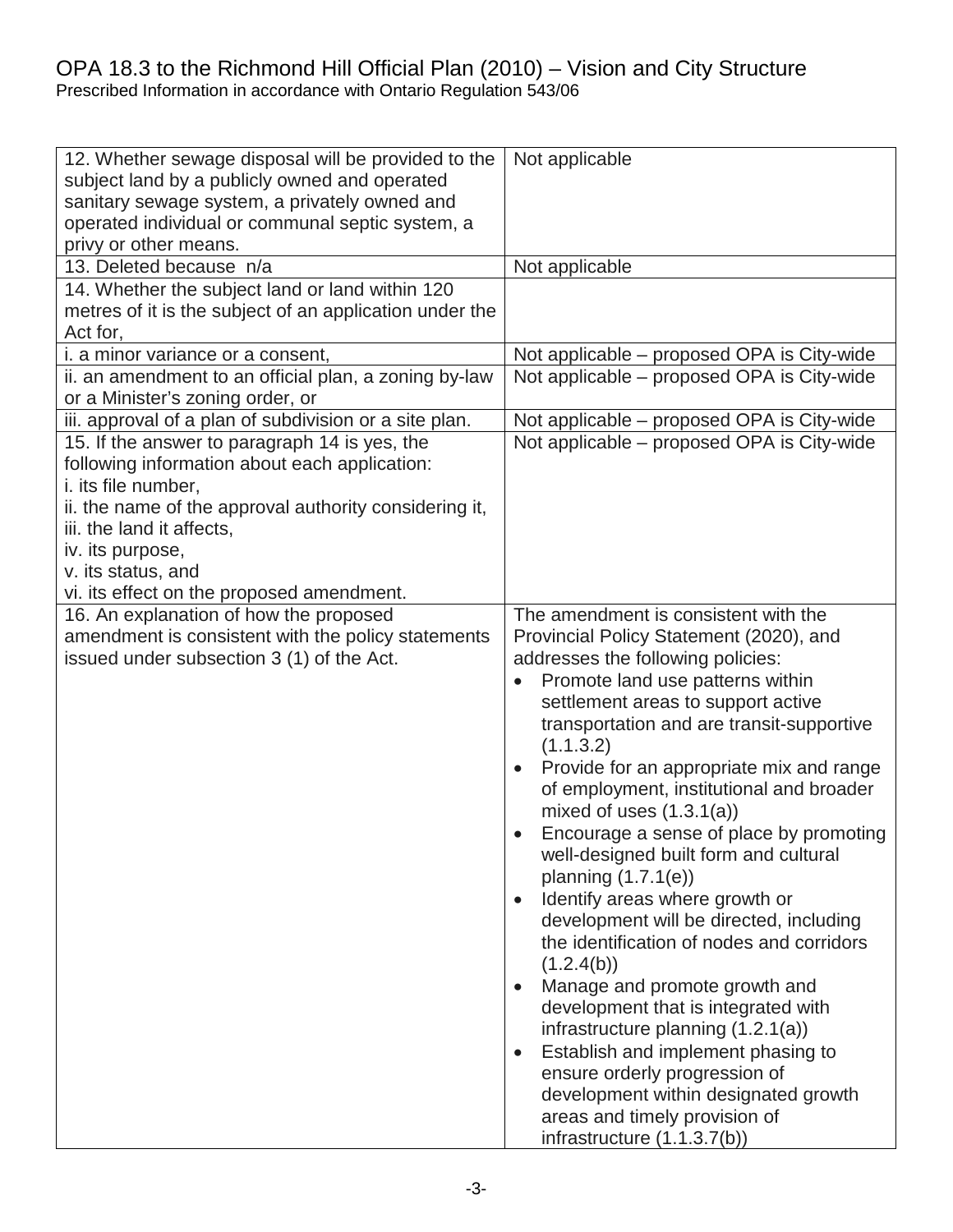|                                                     | Provide for an appropriate range and mix<br>of housing options, including affordable<br>housing $(1.4.3)$ |
|-----------------------------------------------------|-----------------------------------------------------------------------------------------------------------|
|                                                     | Support rural and agricultural areas                                                                      |
|                                                     | $(1.1.4.1$ and $2.3.1)$                                                                                   |
|                                                     | Recognize provincial parks, conservation                                                                  |
|                                                     | reserves, and other protected areas<br>(1.5.1(d))                                                         |
|                                                     | Promote water conservation and water<br>use efficiently $(1.6.6.1(c))$                                    |
|                                                     | Prepare for the impacts of climate change                                                                 |
|                                                     | through stormwater management,<br>including the use of green infrastructure<br>(1.6.6.7(c))               |
|                                                     | Promote design and orientation which<br>maximizes energy efficient and                                    |
|                                                     | conservation, and considers the                                                                           |
|                                                     | mitigation effects of vegetation and green<br>infrastructure $(1.8.1(f))$                                 |
|                                                     | Maximize vegetation within settlement<br>areas, where feasible $(1.8.1(g))$                               |
|                                                     | Provide transportation systems that are                                                                   |
|                                                     | safe, energy efficient, and that facilitates<br>the movement of people and goods<br>(1.6.7.1)             |
|                                                     | Plan for public streets, spaces and                                                                       |
|                                                     | facilities to be safe, to foster social                                                                   |
|                                                     | interaction and facilitate active                                                                         |
|                                                     | transportation and community                                                                              |
|                                                     | connectivity $(1.5.1(a))$                                                                                 |
|                                                     | Provide opportunities for the development                                                                 |
|                                                     | of energy supply, including district energy                                                               |
|                                                     | and renewable energy systems as well as                                                                   |
|                                                     | alternative energy systems (1.6.11.1)                                                                     |
|                                                     | Note: subsequent amendments to the Official                                                               |
|                                                     | Plan will address policies which have yet to                                                              |
|                                                     | be updated to ensure consistent policy                                                                    |
|                                                     | direction with the PPS 2020.                                                                              |
| 17. Whether the subject land is within an area of   | Yes - all lands are subject to the Growth                                                                 |
| land designated under any provincial plan or plans. | Plan for the Greater Golden Horseshoe:                                                                    |
|                                                     | portions are located within the Oak Ridges                                                                |
|                                                     | Moraine Conservation Plan and the                                                                         |
|                                                     | Greenbelt Plan.                                                                                           |
| 18. If the answer to paragraph 17 is yes, an        | OPA 18.3 conforms to A Place to Grow:                                                                     |
| explanation of how the proposed amendment           | Growth Plan for the Greater Golden                                                                        |
|                                                     | Horseshoe (2019), for the following reasons:                                                              |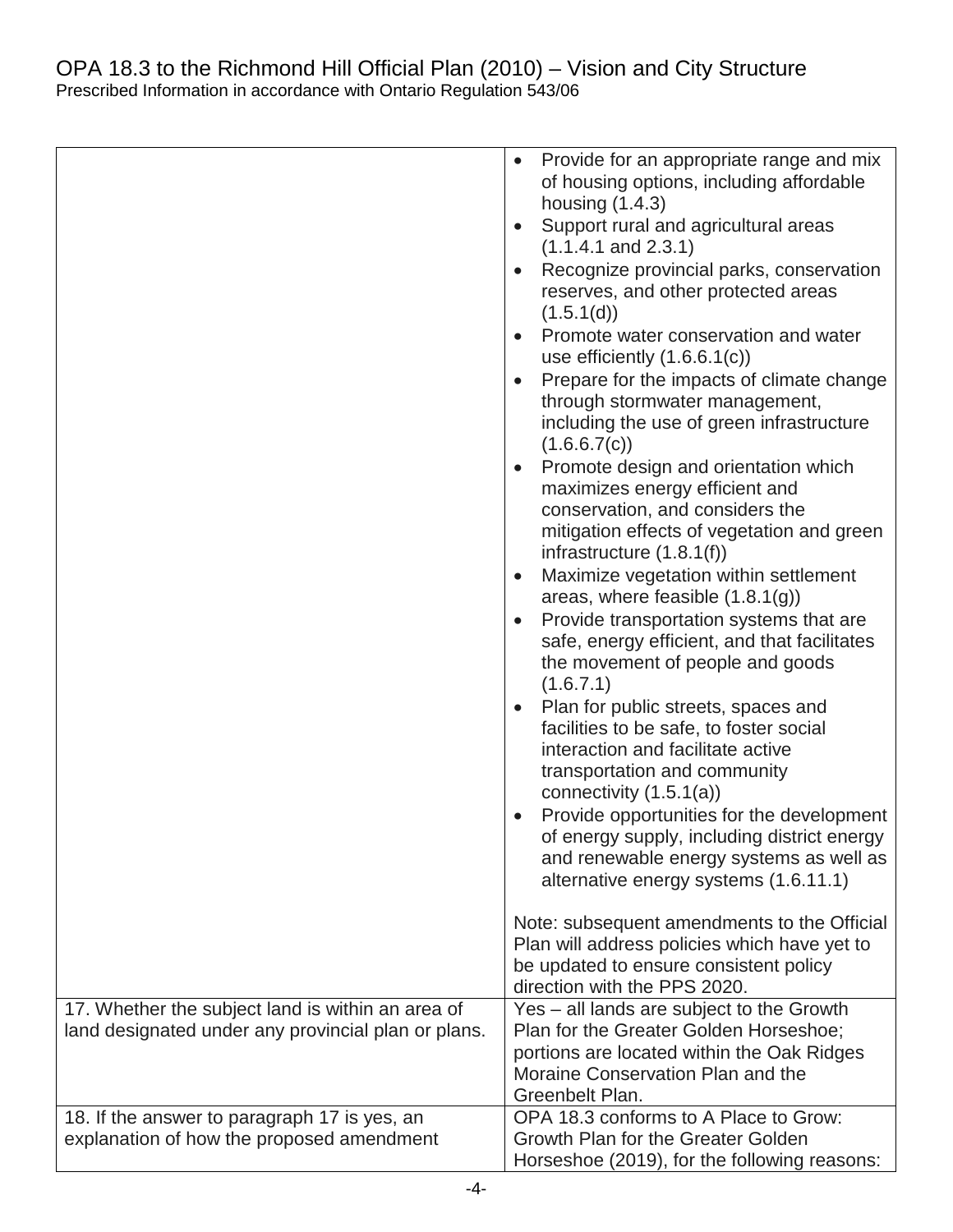| conforms or does not conflict with the provincial<br>plan or plans. | Changes proposed to the Vision directly<br>$\bullet$<br>support the creation of complete<br>communities $(2.2.1 (4))$ .<br>The proposed City Structure directs<br>growth to the existing settlement areas,<br>without adding new settlement areas.<br>Within the settlement area, it further<br>directs growth to areas with existing or<br>proposed higher order transit stations and<br>along priority transit corridors (2.2.1 (2),<br>$2.2.4(1)$ .<br>The proposed City Structure maintains<br>Richmond Hill Centre as an urban growth<br>centre, intending it to be a vibrant urban<br>mixed-use centre, a place for major office<br>growth, and focused around a major new<br>inter-modal transit hub (2.2.3, 2.2.5(2)).<br>Proposed changes to housing policies in<br>sections 3.1.5 and 3.1.7 promote a range<br>and mix of housing options, including<br>strengthening the protection of rental<br>housing, ensuring the construction of 3-<br>bedroom units in high-rise development,<br>and ensuring excess public lands can be<br>used to create affordable housing (2.2.1)<br>$(4)(c)$ , 2.2.6 $(1)$ , $(3)$ ).<br>New section 3.1.9.1 proposes to align<br>development approvals with infrastructure<br>capital plans and investment, to ensure<br>sufficient capacity for new development<br>$(3.2.1(1), (3))$ .<br>Urban agriculture is promoted through the<br>proposed changes to policy 3.2.3 (9)<br>(2.2.2 (4)(d)(iv)).<br>The proposed changes in section 3.2.3<br>help the OP promote green infrastructure,<br>low-impact development, mitigate and<br>adapt to the impacts of a changing<br>climate, improve resilience and reduce<br>greenhouse gas emissions (2.2.1<br>$(4)(f)(g)$ , 4.2.9, 4.2.10).<br>Improvements to the Urban Design<br>policies in section 3.4.1 will help ensure<br>that development contributes to the |
|---------------------------------------------------------------------|--------------------------------------------------------------------------------------------------------------------------------------------------------------------------------------------------------------------------------------------------------------------------------------------------------------------------------------------------------------------------------------------------------------------------------------------------------------------------------------------------------------------------------------------------------------------------------------------------------------------------------------------------------------------------------------------------------------------------------------------------------------------------------------------------------------------------------------------------------------------------------------------------------------------------------------------------------------------------------------------------------------------------------------------------------------------------------------------------------------------------------------------------------------------------------------------------------------------------------------------------------------------------------------------------------------------------------------------------------------------------------------------------------------------------------------------------------------------------------------------------------------------------------------------------------------------------------------------------------------------------------------------------------------------------------------------------------------------------------------------------------------------------------------------------------------------------------------------------------|
|                                                                     | creation of a vibrant public realm (2.2.1)                                                                                                                                                                                                                                                                                                                                                                                                                                                                                                                                                                                                                                                                                                                                                                                                                                                                                                                                                                                                                                                                                                                                                                                                                                                                                                                                                                                                                                                                                                                                                                                                                                                                                                                                                                                                             |
|                                                                     | (4)(e)).                                                                                                                                                                                                                                                                                                                                                                                                                                                                                                                                                                                                                                                                                                                                                                                                                                                                                                                                                                                                                                                                                                                                                                                                                                                                                                                                                                                                                                                                                                                                                                                                                                                                                                                                                                                                                                               |